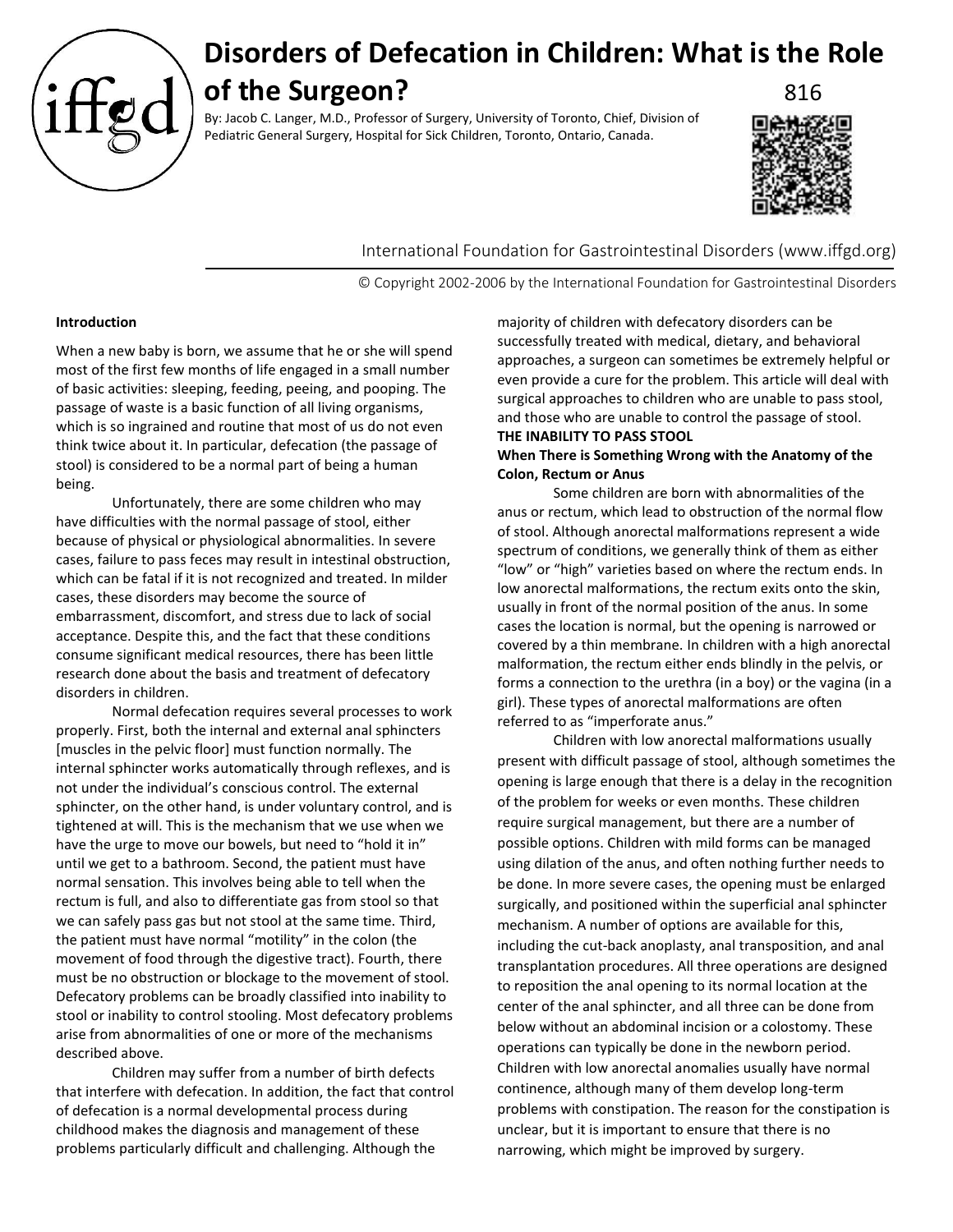High anorectal anomalies present a more challenging problem. The goal of surgery for these children is to disconnect the rectum from the urethra or vagina, and to bring it down to the skin to create a new anus. In order to maximize the chance for normal continence, it is important to bring the rectum through the normal sphincter mechanism. Historically, these infants were treated by an abdominal operation, but more recently posterior sagittal anorectoplasty (PSARP), popularized by Dr. Alberto Pena, has become the most commonly performed operation. This operation is done from the back and does not involve any incisions in the abdomen.

In most cases, the child requires a colostomy in the newborn period as soon as the diagnosis is made. This operation permits the baby to pass stool into a bag on the front of the abdomen, so that he or she can eat normally and grow to a size that is more favorable for the definitive reconstruction (usually several months later). In nearly all cases the colostomy is then closed as a third stage. Recently a number of authors have reported a definitive single stage repair without colostomy in newborns. Another innovative approach has been the recent application of laparoscopic surgery to infants with high anorectal anomalies.

Most children with high anorectal anomalies do not have normal continence. The reasons for this include poorly developed pelvic muscles as a part of the birth defect, placement of the muscle outside the sphincter during the surgery, inadequate sensation, and associated abnormalities of the nerve supply to the rectum. Many also have significant constipation following surgery, often associated with massive dilatation of the sigmoid colon. In patients with this problem who have some degree of continence, surgically removing the dilated bowel may be beneficial.

## **When There is Something Wrong with the Function of the Colon, Rectum or Anus**

*Hirschsprung's Disease*. Children with Hirschsprung's disease are missing the nerve cells ("ganglion cells") within the wall of their colon or rectum. These cells are responsible for the normal wave-like motion of the bowel (peristalsis), and when they are missing the stool stops and an obstruction occurs. The length of affected bowel varies, but the most common transition point is in the upper rectum or the sigmoid colon. Children with Hirschsprung's disease present to the doctor in one of three ways: 1) vomiting and abdominal distention as a newborn, 2) chronic constipation, or 3) more rarely diarrhea, fever, and distention (symptoms associated with enterocolitis—inflammation of the small intestine and colon). The diagnosis is made by a combination of barium xrays and rectal biopsy.

The treatment of Hirschsprung's disease is primarily surgical. The goal of surgery is to remove the abnormal bowel and attach the normal bowel to the anus just above the sphincter. The three commonly performed operations, known as pullthrough procedures, are called the Swenson, Duhamel, and Soave operations. The long-term results appear to be similar whichever operation is used.

Similar to high anorectal malformations, children with Hirschsprung's disease used to routinely have a colostomy done at the time of diagnosis, with definitive reconstruction

done at a later stage. In the past 10–15 years, an increasing number of surgeons have been performing a single-stage repair in most cases. More recently, less invasive operations using laparoscopy or a transanal "incisionless" approach have been used by many surgeons, with shorter hospital stays, less pain, and less scarring.

Although most children have excellent results following surgery for Hirschsprung's disease, approximately 10–20% experience continued defecatory problems in the form of enterocolitis, incontinence, and persistent constipation. Incontinence may be caused by sphincter damage at the time of the operation, abnormal sensation, or overflow associated with chronic constipation. Anorectal manometry, a test in which the pressures in the anal sphincter are measured, may be very helpful in determining the cause in an individual patient.

Persistent constipation can be a frustrating problem after a pullthrough. Some patients may have mechanical causes such as a stricture, and rare patients may have recurrence of the Hirschsprung's disease. Although many of these children can be managed without repeat pullthrough surgery, some may require an additional operation. In the majority of children with persistent constipation, the problem is that the internal anal sphincter doesn't relax normally making it difficult to push stool past it. Most of these children can successfully be managed using laxatives or enemas, but if problems continue many surgeons recommend cutting the sphincter to "relax" it (sphincterotomy or myectomy). [A possible complication is incontinence.] In an attempt to avoid the potential incontinence associated with a sphincter cutting procedure, we have been advocating the use of botulinum toxin (Botox) in these patients. Although not all children improve with this approach, those who do can be treated by repeated injections of botulinum toxin, and in most cases the problem resolves by itself by the age of five or six.

*Colonic Motility Disorders*. There are a small number of children who present with many of the same symptoms consistent with a diagnosis of Hirschsprung's disease, but when the biopsy is done there are ganglion cells present. In some of these children, the ganglion cells are completely normal, and others may exhibit microscopic abnormalities known as intestinal neuronal dysplasia. Still other children may have abnormal motility as a result of abnormalities of the intestinal muscle, or for other unknown reasons.

Colonic motility disorders may involve a small area of the bowel, or the entire colon. Specialized pressure studies of the colon (colonic manometry) may help in differentiating between the two, and in some cases a surgeon may need to do biopsies. These can be done using a regular abdominal incision, although the laparoscopic approach causes less pain and scarring. If only a small part of the colon is abnormal, an operation to remove it may be very helpful.

## **THE INABILITY TO CONTROL DEFECATION**

Fecal incontinence represents an enormous problem for affected patients and their families. There are many causes of incontinence in children, including abnormalities of sensation, poor sphincter function, and chronic constipation with overflow. Surgical approaches to this problem can be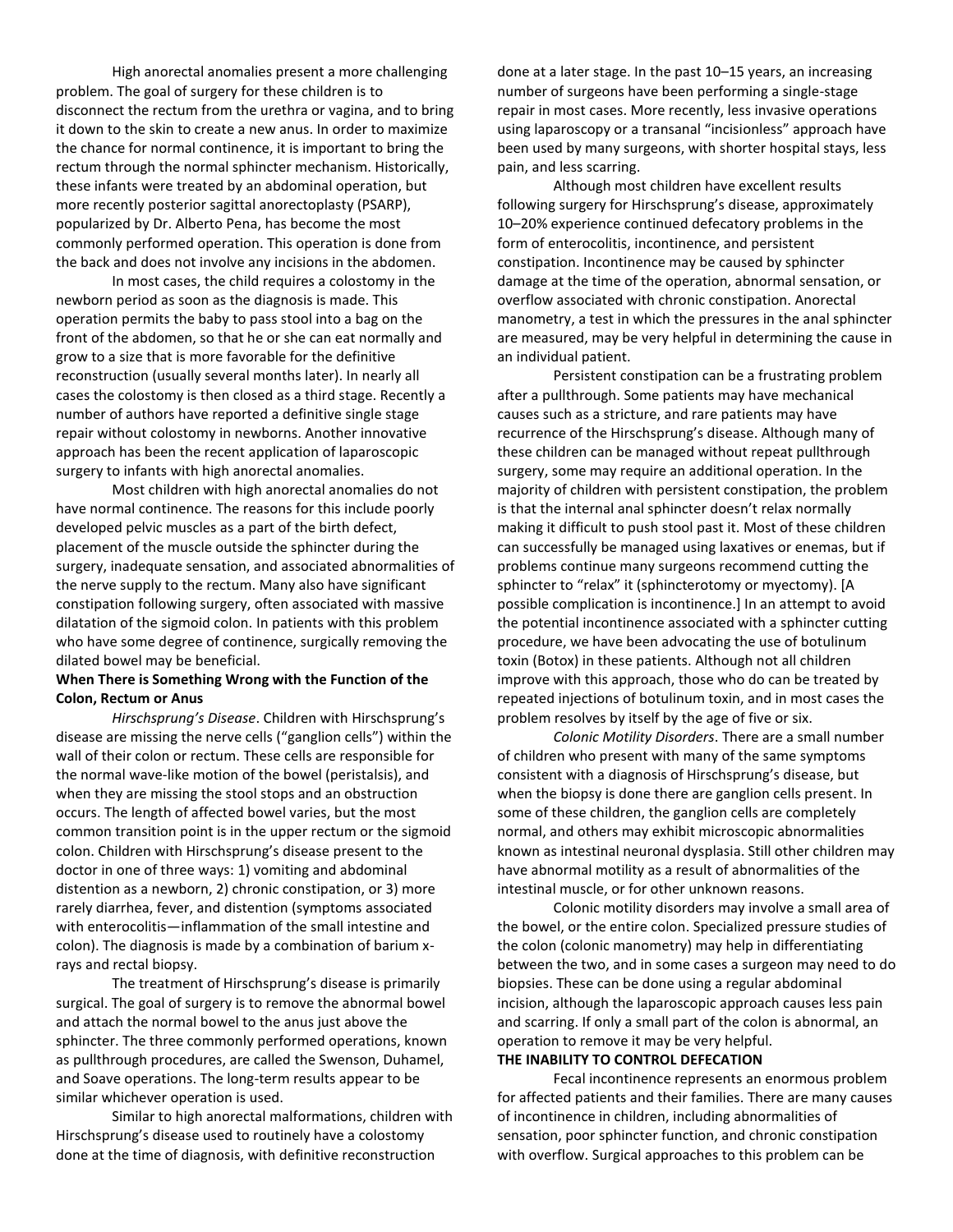broadly categorized as those designed to improve the function of the anal sphincter, and those designed to achieve social continence through a bowel management routine.

#### **Techniques to Improve Sphincter Function**

Sphincter function may be abnormal due to abnormal nerve supply (e.g., myelomeningocele, spinal cord injury), abnormal development (e.g., high anorectal malformation), or injury (e.g., surgical, traumatic). Most patients can be successfully managed using non-surgical approaches, including dietary manipulation, biofeedback, medications, and enemas. Surgery is only considered if these fail.

The ideal surgical approach is to repair the primary problem, if possible. This is often the case for patients who have a sphincter injury. In adult females, most sphincter injuries occur during childbirth, but children may have the same type of damage caused by injury. Repair of these injuries can be done either immediately, if the injury is recognized, or after a delay of several months. In experienced hands, improvement in continence can be achieved.

In patients for whom a simple repair of the sphincter is impossible, or those in whom the sphincter is missing or non-functional, several techniques have been designed to enhance the function of the sphincter. In the gracilis muscle flap procedure, a long thin muscle from the inner thigh is brought up and wrapped around the anus to create a new sphincter. Most surgeons doing this procedure place a continuous pulse generator to the muscle, which means that the patient does not have to actively tighten the muscle to maintain continence. The majority of the reported patients undergoing this procedure have been adults, however some older children were also included. Although approximately 60% of the patients achieved an improvement in continence, a significant number had infections from the surgery, as well as constipation long term. Application of this technique to a large group of children has not yet been reported.

The other technique that has been developed in recent years is the artificial anal sphincter. This technique is based on a device similar to one that has been used in the treatment of urinary incontinence, and involves an inflatable ring that is implanted around the anus. A significant proportion of adults having this device placed experience complications. It remains to be seen whether this technique will ever play a significant role in the management of incontinence in children.

#### **Surgical Aids to Bowel Management**

Social continence, which is really the goal we all have when we are out in the everyday world, can be defined as "defecating when you want to, and not defecating when you don't want to." The standard method for achieving social continence involves keeping the rectum and the left side of the colon empty, so that the patient can be active in society without fear of accidental soiling. This is often accomplished using enemas. Enema use, however, may be accompanied by leakage of fluid and discomfort. In addition, some children have difficulty giving themselves enemas. In order to address these problems, a number of antegrade enema techniques have been developed and widely adopted. These procedures

involve placing a tube into the cecum (the top part of the colon), and instilling fluid so that the entire colon can be washed out without placing a tube into the rectum. Examples of antegrade enema techniques include the Malone appendicocecostomy enema (ACE), the button cecostomy, the use of a tunneled Broviac catheter into the cecum, and the percutaneous cecostomy placed by an interventional radiologist. Although these techniques are quite effective, allowing 90–100% of the children to achieve social continence, they may be complicated in some cases by leakage, infection, dislodgement, or obstruction.

Some children have such severe cases of incontinence that they do better with a colostomy or ileostomy. This may be necessary for a number of reasons, including severe skin breakdown around the anus, failure of other surgical techniques, or unsuitability of the patient for other surgical approaches due to age, anatomy, or family support. Stomas may either be permanent or temporary, depending on the specific child and family, and the reason for creating the stoma.

#### **SUMMARY**

The inability to defecate in children is usually due either to a problem with formation of the anus (anorectal malformations) or with the inability of the colon to push the stool from one end to the other (Hirschsprung's disease and other motility disorders). The surgeon can help children with these problems by reconstructing the anatomy so that there is no mechanical obstruction to the flow of stool, and so that the colon can function normally. In addition, children may develop complications of these conditions, which may be treated by additional surgical procedures.

The inability to control the passage of stool may be due to inadequate muscle, impaired sensation, or severe constipation with "overflow" incontinence. Surgical approaches to these problems include repair of a damaged sphincter, creation of a new sphincter using muscle transfer techniques, or the use of an artificial sphincter, although there is little experience with the last two operations in children. In many cases, adequate sphincter function cannot be regained, and social continence may be achieved using colonic irrigation through a cecostomy tube, which can be placed using a number of different techniques. Occasionally, the best option for an individual child may be the creation of an ileostomy or colostomy.

#### **About IFFGD**

The International Foundation for Gastrointestinal Disorders (IFFGD) is a 501(c)(3) nonprofit education and research organization. We work to promote awareness, scientific advancement, and improved care for people affected by chronic digestive conditions. Our mission is to inform, assist, and support people affected by gastrointestinal disorders. Founded in 1991, we rely on donors to carry out our mission. Visit our website at: www.iffgd.org or www.aboutkidsgi.org.